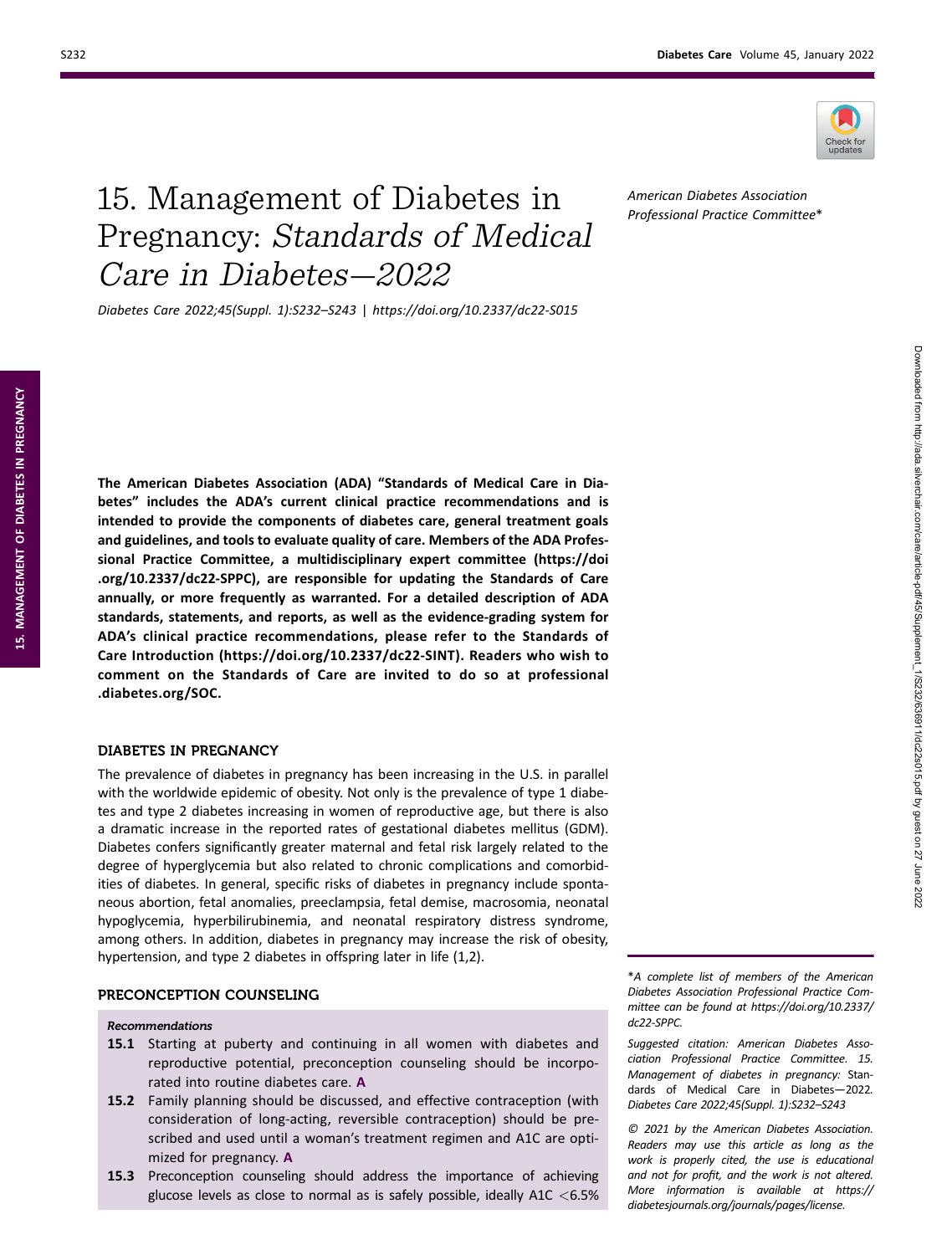(48 mmol/mol), to reduce the risk of congenital anomalies, preeclampsia, macrosomia, preterm birth, and other complications. A

All women of childbearing age with diabetes should be informed about the importance of achieving and maintaining as near euglycemia as safely possible prior to conception and throughout pregnancy. Observational studies show an increased risk of diabetic embryopathy, especially anencephaly, microcephaly, congenital heart disease, renal anomalies, and caudal regression, directly proportional to elevations in A1C during the first 10 weeks of pregnancy (3). Although observational studies are confounded by the association between elevated periconceptional A1C and other poor selfcare behavior, the quantity and consistency of data are convincing and support the recommendation to optimize glycemia prior to conception, given that organogenesis occurs primarily at 5–8 weeks of gestation, with an A1C  $<$  6.5% (48 mmol/mol) being associated with the lowest risk of congenital anomalies, preeclampsia, and preterm birth (3–7). A systematic review and meta-analysis of observational studies of preconception care for women with preexisting diabetes demonstrated lower A1C and reduced risk of birth defects, preterm delivery, perinatal mortality, small-for-gestationalage births, and neonatal intensive care unit admission (8).

There are opportunities to educate all women and adolescents of reproductive age with diabetes about the risks of unplanned pregnancies and about improved maternal and fetal outcomes with pregnancy planning (9). Effective preconception counseling could avert substantial health and associated cost burdens in offspring (10). Family planning should be discussed, including the benefits of long-acting, reversible contraception, and effective contraception should be prescribed and used until a woman is prepared and ready to become pregnant (11–15).

To minimize the occurrence of complications, beginning at the onset of puberty or at diagnosis, all girls and women with diabetes of childbearing potential should receive education about 1) the risks of malformations associated with unplanned pregnancies and even mild hyperglycemia and 2) the use of effective contraception at all times when preventing a pregnancy. Preconception counseling using developmentally appropriate educational tools enables adolescent girls to make wellinformed decisions (9). Preconception counseling resources tailored for adolescents are available at no cost through the American Diabetes Association (ADA) (16).

# Preconception Care

#### Recommendations

- 15.4 Women with preexisting diabetes who are planning a pregnancy should ideally be managed beginning in preconception in a multidisciplinary clinic including an endocrinologist, maternal-fetal medicine specialist, registered dietitian nutritionist, and diabetes care and education specialist, when available. B
- 15.5 In addition to focused attention on achieving glycemic targets A, standard preconception care should be augmented with extra focus on nutrition, diabetes education, and screening for diabetes comorbidities and complications. E
- 15.6 Women with preexisting type 1 or type 2 diabetes who are planning pregnancy or who have become pregnant should be counseled on the risk of development and/or progression of diabetic retinopathy. Dilated eye examinations should occur ideally before pregnancy or in the first trimester, and then patients should be monitored every trimester and for 1 year postpartum as indicated by the degree of retinopathy and as recommended by the eye care provider. B

The importance of preconception care for all women is highlighted by the American College of Obstetricians and Gynecologists (ACOG) Committee Opinion 762, "Prepregnancy Counseling" (17). A key point is the need to incorporate a question about a woman's plans for

pregnancy into routine primary and gynecologic care. The preconception care of women with diabetes should include the standard screenings and care recommended for all women planning pregnancy (17). Prescription of prenatal vitamins (with at least 400  $\mu$ g of folic acid and  $150 \mu g$  of potassium iodide [18]) is recommended prior to conception. Review and counseling on the use of nicotine products, alcohol, and recreational drugs, including marijuana, is important. Standard care includes screening for sexually transmitted diseases and thyroid disease, recommended vaccinations, routine genetic screening, a careful review of all prescription and nonprescription medications and supplements used, and a review of travel history and plans with special attention to areas known to have Zika virus, as outlined by ACOG. See Table 15.1 for additional details on elements of preconception care (17,19). Counseling on the specific risks of obesity in pregnancy and lifestyle interventions to prevent and treat obesity, including referral to a registered dietitian nutritionist (RD/RDN), is recommended when indicated.

Diabetes-specific counseling should include an explanation of the risks to mother and fetus related to pregnancy and the ways to reduce risk, including glycemic goal setting, lifestyle and behavioral management, and medical nutrition therapy. The most important diabetesspecific component of preconception care is the attainment of glycemic goals prior to conception. Diabetes-specific testing should include A1C, creatinine, and urinary albumin-to-creatinine ratio. Special attention should be paid to the review of the medication list for potentially harmful drugs (i.e., ACE inhibitors [20,21], angiotensin receptor blockers [20], and statins [22,23]). A referral for a comprehensive eye exam is recommended. Women with preexisting diabetic retinopathy will need close monitoring during pregnancy to assess for progression of retinopathy and provide treatment if indicated (24).

Several studies have shown improved diabetes and pregnancy outcomes when care has been delivered from preconception through pregnancy by a multidisciplinary group focused on improved glycemic control (25–28). One study showed that care of preexisting diabetes in clinics that included diabetes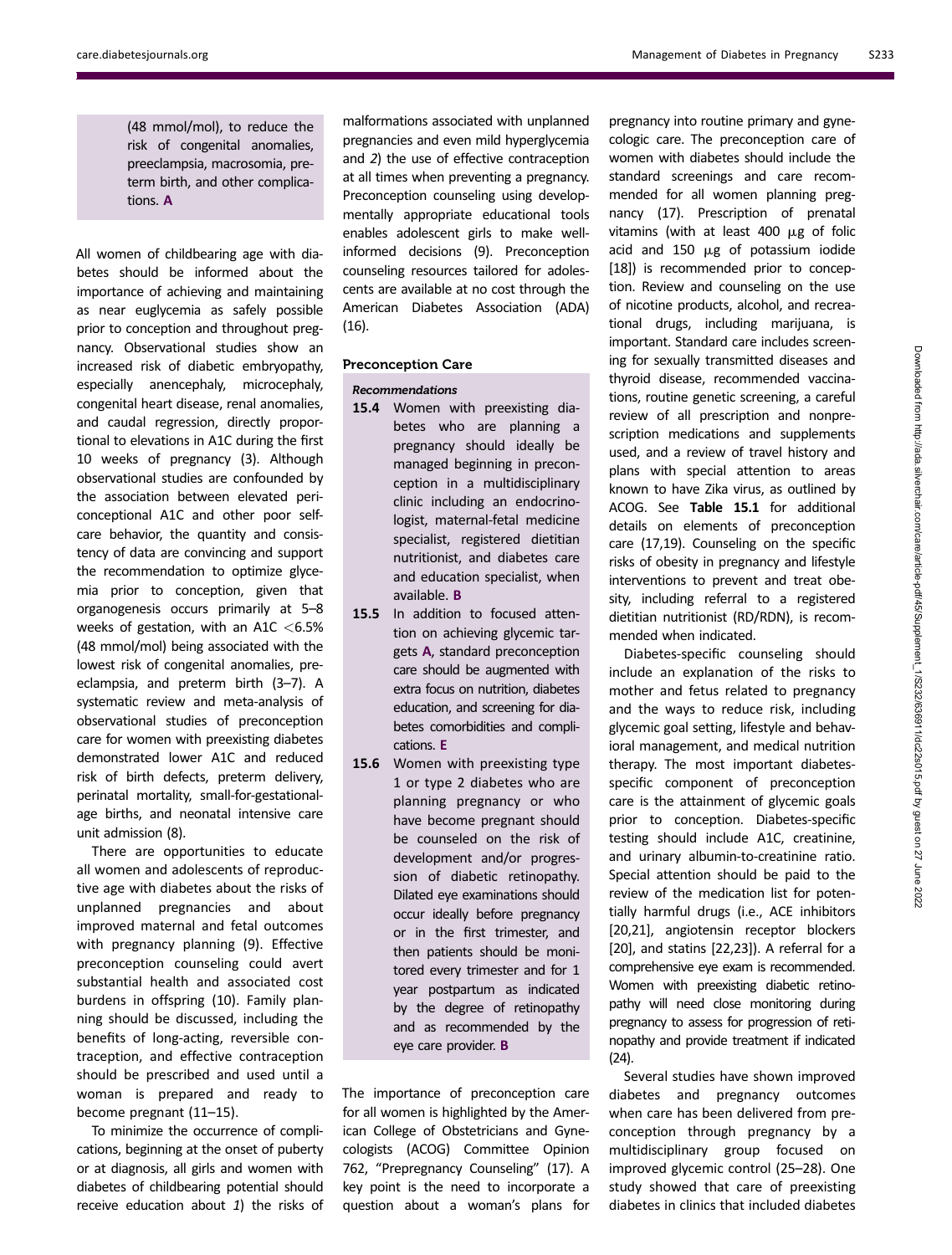and obstetric specialists improved care (28). However, there is no consensus on the structure of multidisciplinary team care for diabetes and pregnancy, and there is a lack of evidence on the impact on outcomes of various methods of health care delivery (29).

# GLYCEMIC TARGETS IN **PREGNANCY**

#### Recommendations

- 15.7 Fasting and postprandial selfmonitoring of blood glucose are recommended in both gestational diabetes mellitus and preexisting diabetes in pregnancy to achieve optimal glucose levels. Glucose targets are fasting plasma glucose <95 mg/dL (5.3 mmol/ L) and either 1-h postprandial glucose  $\langle 140 \text{ mg/dL} \rangle$  (7.8) mmol/L) or 2-h postprandial glucose <120 mg/dL (6.7 mmol/L). Some women with preexisting diabetes should also test blood glucose preprandially. B
- 15.8 Due to increased red blood cell turnover, A1C is slightly lower in normal pregnancy than in normal nonpregnant women. Ideally, the A1C target in pregnancy is <6% (42 mmol/mol) if this can be achieved without significant hypoglycemia, but the target may be relaxed to  $<$ 7% (53 mmol/mol) if necessary to prevent hypoglycemia. B
- 15.9 When used in addition to pre- and postprandial blood glucose monitoring, continuous glucose monitoring can help to achieve A1C targets in diabetes and pregnancy. B
- 15.10 When used in addition to blood glucose monitoring targeting traditional pre- and postprandial targets, real-time continuous glucose monitoring can reduce macrosomia and neonatal hypoglycemia in pregnancy complicated by type 1 diabetes. B
- 15.11 Continuous glucose monitoring metrics may be used in addition to but should not be used as a substitute for

# Table 15.1—Checklist for preconception care for women with diabetes (17,19)

Preconception education should include:

- $\Box$  Comprehensive nutrition assessment and recommendations for:
	- Overweight/obesity or underweight
	- Meal planning
	- Correction of dietary nutritional deficiencies
	- Caffeine intake
	- Safe food preparation technique
- $\Box$  Lifestyle recommendations for:
- Regular moderate exercise
- Avoidance of hyperthermia (hot tubs)
- Adequate sleep
- $\Box$  Comprehensive diabetes self-management education
- $\Box$  Counseling on diabetes in pregnancy per current standards, including: natural history of insulin resistance in pregnancy and postpartum; preconception glycemic targets; avoidance of DKA/severe hyperglycemia; avoidance of severe hypoglycemia; progression of retinopathy; PCOS (if applicable); fertility in patients with diabetes; genetics of diabetes; risks to pregnancy including miscarriage, still birth, congenital malformations, macrosomia, preterm labor and delivery, hypertensive disorders in pregnancy, etc.
- $\square$  Supplementation
	- Folic acid supplement (400 µg routine)
	- Appropriate use of over-the-counter medications and supplements

#### Medical assessment and plan should include:

- $\Box$  General evaluation of overall health
- $\square$  Evaluation of diabetes and its comorbidities and complications, including: DKA/severe hyperglycemia; severe hypoglycemia/hypoglycemia unawareness; barriers to care; comorbidities such as hyperlipidemia, hypertension, NAFLD, PCOS, and thyroid dysfunction; complications such as macrovascular disease, nephropathy, neuropathy (including autonomic bowel and bladder dysfunction), and retinopathy
- $\Box$  Evaluation of obstetric/gynecologic history, including history of: cesarean section, congenital malformations or fetal loss, current methods of contraception, hypertensive disorders of pregnancy, postpartum hemorrhage, preterm delivery, previous macrosomia, Rh incompatibility, and thrombotic events (DVT/PE)
- $\Box$  Review of current medications and appropriateness during pregnancy

#### Screening should include:

- $\Box$  Diabetes complications and comorbidities, including: comprehensive foot exam; comprehensive ophthalmologic exam; ECG in women starting at age 35 years who have cardiac signs/symptoms or risk factors and, if abnormal, further evaluation; lipid panel; serum creatinine; TSH; and urine protein-to-creatinine ratio
- $\Box$  Anemia
- $\Box$  Genetic carrier status (based on history):
	- Cystic fibrosis
	- Sickle cell anemia
	- Tay-Sachs disease
	- **Thalassemia**
	- Others if indicated
- $\square$  Infectious disease
	- Neisseria gonorrhea/Chlamydia trachomatis
	- Hepatitis C
- HIV
- Pap smear • Syphilis

# Immunizations should include:

- $\square$  Rubella
- $\square$  Varicella
- $\Box$  Hepatitis B
- $\Box$  Influenza
- $\Box$  Others if indicated

#### Preconception plan should include:

- $\Box$  Nutrition and medication plan to achieve glycemic targets prior to conception, including appropriate implementation of monitoring, continuous glucose monitoring, and pump technology  $\Box$  Contraceptive plan to prevent pregnancy until glycemic targets are achieved
- $\Box$  Management plan for general health, gynecologic concerns, comorbid conditions, or complications, if present, including: hypertension, nephropathy, retinopathy; Rh incompatibility; and thyroid dysfunction

DKA, diabetic ketoacidosis; DVT/PE, deep vein thrombosis/pulmonary embolism; ECG, electrocardiogram; NAFLD, nonalcoholic fatty liver disease; PCOS, polycystic ovary syndrome; TSH, thyroid-stimulating hormone.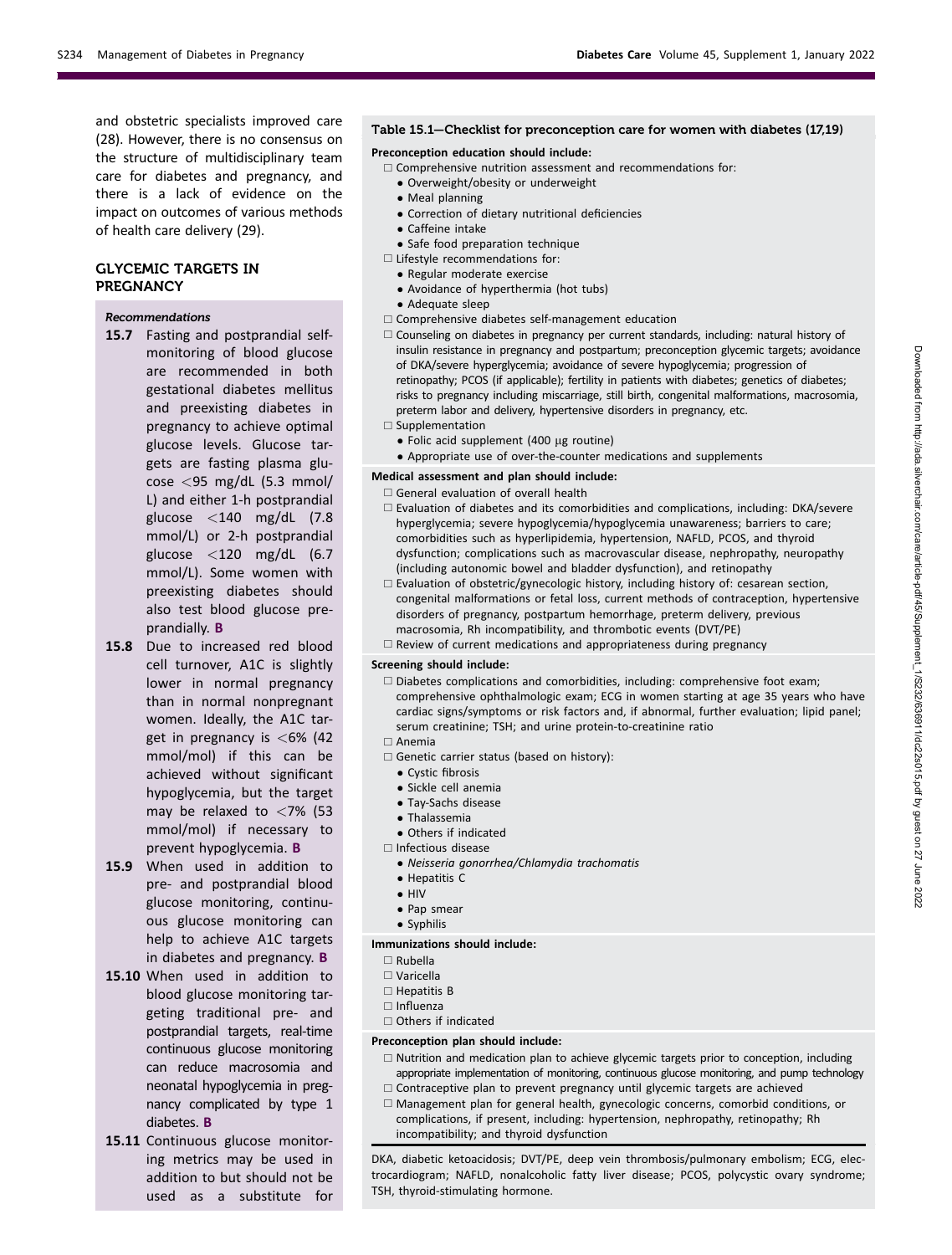self-monitoring of blood glucose to achieve optimal pre- and postprandial glycemic targets. E

15.12 Commonly used estimated A1C and glucose management indicator calculations should not be used in pregnancy as estimates of A1C. C

Pregnancy in women with normal glucose metabolism is characterized by fasting levels of blood glucose that are lower than in the nonpregnant state, due to insulin-independent glucose uptake by the fetus and placenta, and by mild postprandial hyperglycemia and carbohydrate intolerance as a result of diabetogenic placental hormones. In patients with preexisting diabetes, glycemic targets are usually achieved through a combination of insulin administration and medical nutrition therapy. Because glycemic targets in pregnancy are stricter than in nonpregnant individuals, it is important that women with diabetes eat consistent amounts of carbohydrates to match with insulin dosage and to avoid hyperglycemia or hypoglycemia. Referral to an RD/RDN is important in order to establish a food plan and insulin-to-carbohydrate ratio and to determine weight gain goals.

#### Insulin Physiology

Given that early pregnancy is a time of enhanced insulin sensitivity and lower glucose levels, many women with type 1 diabetes will have lower insulin requirements and an increased risk for hypoglycemia (30). Around 16 weeks, insulin resistance begins to increase, and total daily insulin doses increase linearly  $\sim$ 5% per week through week 36. This usually results in a doubling of daily insulin dose compared with the prepregnancy requirement. The insulin requirement levels off toward the end of the third trimester with placental aging. A rapid reduction in insulin requirements can indicate the development of placental insufficiency (31). In women with normal pancreatic function, insulin production is sufficient to meet the challenge of this physiological insulin resistance and to maintain normal glucose levels. However, in women

with diabetes, hyperglycemia occurs if treatment is not adjusted appropriately.

#### Glucose Monitoring

Reflecting this physiology, fasting and postprandial monitoring of blood glucose is recommended to achieve metabolic control in pregnant women with diabetes. Preprandial testing is also recommended when using insulin pumps or basal-bolus therapy so that premeal rapid-acting insulin dosage can be adjusted. Postprandial monitoring is associated with better glycemic control and a lower risk of preeclampsia (32–34). There are no adequately powered randomized trials comparing different fasting and postmeal glycemic targets in diabetes in pregnancy.

Similar to the targets recommended by ACOG (upper limits are the same as for GDM, described below) (35), the ADA-recommended targets for women with type 1 or type 2 diabetes are as follows:

- Fasting glucose 70–95 mg/dL (3.9–5.3 mmol/L) and either
- One-hour postprandial glucose 110–140 mg/dL (6.1–7.8 mmol/L) or
- Two-hour postprandial glucose 100–120 mg/dL (5.6–6.7 mmol/L)

Lower limits are based on the mean of normal blood glucose in pregnancy (36). Lower limits do not apply to dietcontrolled type 2 diabetes. Hypoglycemia in pregnancy is as defined and treated in Recommendations 6.9–6.14 (Section 6, "Glycemic Targets," [https://](https://doi.org/10.2337/dc22-S006) [doi.org/10.2337/dc22-S006\)](https://doi.org/10.2337/dc22-S006). These values represent optimal control if they can be achieved safely. In practice, it may be challenging for women with type 1 diabetes to achieve these targets without hypoglycemia, particularly women with a history of recurrent hypoglycemia or hypoglycemia unawareness. If women cannot achieve these targets without significant hypoglycemia, the ADA suggests less stringent targets based on clinical experience and individualization of care.

#### A1C in Pregnancy

In studies of women without preexisting diabetes, increasing A1C levels within the normal range are associated with adverse outcomes (37). In the Hyperglycemia and Adverse Pregnancy Outcome (HAPO) study, increasing levels of glycemia were also associated with worsening outcomes (38). Observational studies in preexisting diabetes and pregnancy show the lowest rates of adverse fetal outcomes in association with A1C  $<$  6–6.5% (42–48 mmol/mol) early in gestation (4–6,39). Clinical trials have not evaluated the risks and benefits of achieving these targets, and treatment goals should account for the risk of maternal hypoglycemia in setting an individualized target of  $\langle 6\% \rangle$  (42 mmol/mol) to  $\langle 7\% \rangle$ (53 mmol/mol). Due to physiological increases in red blood cell turnover, A1C levels fall during normal pregnancy (40,41). Additionally, as A1C represents an integrated measure of glucose, it may not fully capture postprandial hyperglycemia, which drives macrosomia. Thus, although A1C may be useful, it should be used as a secondary measure of glycemic control in pregnancy, after blood glucose monitoring.

In the second and third trimesters, A1C  $<$  6% (42 mmol/mol) has the lowest risk of large-for-gestational-age infants (39,42,43), preterm delivery (44), and preeclampsia (1,45). Taking all of this into account, a target of  $<$ 6% (42 mmol/mol) is optimal during pregnancy if it can be achieved without significant hypoglycemia. The A1C target in a given patient should be achieved without hypoglycemia, which, in addition to the usual adverse sequelae, may increase the risk of low birth weight (46). Given the alteration in red blood cell kinetics during pregnancy and physiological changes in glycemic parameters, A1C levels may need to be monitored more frequently than usual (e.g., monthly).

# Continuous Glucose Monitoring in Pregnancy

CONCEPTT (Continuous Glucose Monitoring in Pregnant Women With Type 1 Diabetes Trial) was a randomized controlled trial (RCT) of real-time continuous glucose monitoring (CGM) in addition to standard care, including optimization of pre- and postprandial glucose targets versus standard care for pregnant women with type 1 diabetes. It demonstrated the value of real-time CGM in pregnancy complicated by type 1 diabetes by showing a mild improvement in A1C without an increase in hypoglycemia and reductions in largefor-gestational-age births, length of stay,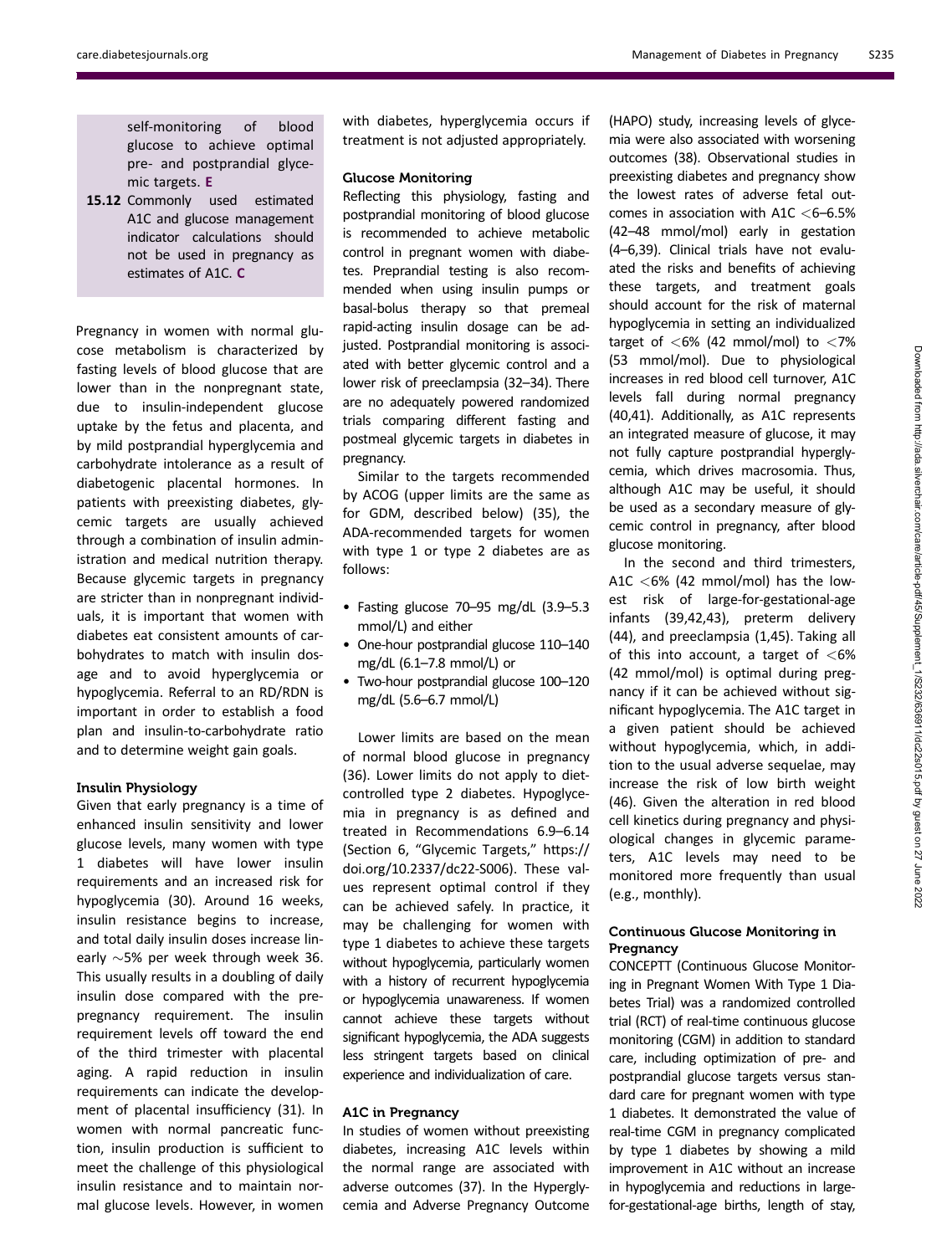and neonatal hypoglycemia (47). An observational cohort study that evaluated the glycemic variables reported using CGM found that lower mean glucose, lower standard deviation, and a higher percentage of time in target range were associated with lower risk of large-for-gestational-age births and other adverse neonatal outcomes (48). Use of the CGMreported mean glucose is superior to the use of estimated A1C, glucose management indicator, and other calculations to estimate A1C given the changes to A1C that occur in pregnancy (49). CGM time in range (TIR) can be used for assessment of glycemic control in patients with type 1 diabetes, but it does not provide actionable data to address fasting and postprandial hypoglycemia or hyperglycemia. There are no data to support the use of TIR in women with type 2 diabetes or GDM.

The international consensus on time in range (50) endorses pregnancy target ranges and goals for TIR for patients with type 1 diabetes using CGM as reported on the ambulatory glucose profile; however, it does not specify the type or accuracy of the device or need for alarms and alerts. Selection of CGM device should be individualized based on patient circumstances.

- Target range 63–140 mg/dL (3.5–7.8 mmol/L): TIR, goal  $>70\%$
- Time below range  $\langle$  <63 mg/dL [3.5] mmol/L]), goal  $<$ 4%
- Time below range (<54 mg/dL [3.0 mmol/L]), goal  $<$ 1%
- Time above range  $(>140 \text{ mg/dL}$  [7.8] mmol/L]), goal  $<$ 25%

# MANAGEMENT OF GESTATIONAL DIABETES MELLITUS

#### Recommendations

- 15.13 Lifestyle behavior change is an essential component of management of gestational diabetes mellitus and may suffice for the treatment of many women. Insulin should be added if needed to achieve glycemic targets. A
- 15.14 Insulin is the preferred medication for treating hyperglycemia in gestational diabetes mellitus. Metformin and glyburide should not be used as first-line agents, as both cross

the placenta to the fetus. A Other oral and noninsulin injectable glucose-lowering medications lack long-term safety data.

- 15.15 Metformin, when used to treat polycystic ovary syndrome and induce ovulation, should be discontinued by the end of the first trimester. A
- 15.16 Telehealth visits for pregnant women with gestational diabetes mellitus improve outcomes compared with standard inperson care. A

GDM is characterized by increased risk of large-for-gestational-age birth weight and neonatal and pregnancy complications and an increased risk of long-term maternal type 2 diabetes and offspring abnormal glucose metabolism in childhood. These associations with maternal oral glucose tolerance test (OGTT) results are continuous with no clear inflection points (38,51). Offspring with exposure to untreated GDM have reduced insulin sensitivity and  $\beta$ -cell compensation and are more likely to have impaired glucose tolerance in childhood (52). In other words, short-term and long-term risks increase with progressive maternal hyperglycemia. Therefore, all women should be screened as outlined in Section 2, "Classification and Diagnosis of Diabetes" ([https://doi](https://doi.org/10.2337/dc22-S002) [.org/10.2337/dc22-S002](https://doi.org/10.2337/dc22-S002)). Although there is some heterogeneity, many RCTs and a Cochrane review suggest that the risk of GDM may be reduced by diet, exercise, and lifestyle counseling, particularly when interventions are started during the first or early in the second trimester (53–55). There are no intervention trials in offspring of mothers with GDM. A metaanalysis of 11 RCTs demonstrated that metformin treatment in pregnancy does not reduce the risk of GDM in high-risk women with obesity, polycystic ovary syndrome, or preexisting insulin resistance (56). A meta-analysis of 32 RCTs evaluating the effectiveness of telehealth visits for GDM demonstrated reduction of incidences of cesarean delivery, neonatal hypoglycemia, premature rupture of membranes, macrosomia, pregnancy-induced hypertension or preeclampsia, preterm birth, neonatal asphyxia, and polyhy-

dramnios compared with standard in-person care (57).

Lifestyle and Behavioral Management After diagnosis, treatment starts with medical nutrition therapy, physical activity, and weight management, depending on pregestational weight, as outlined in the section below on preexisting type 2 diabetes, as well as glucose monitoring aiming for the targets recommended by the Fifth International Workshop-Conference on Gestational Diabetes Mellitus (58):

- Fasting glucose <95 mg/dL (5.3 mmol/L) and either
- One-hour postprandial glucose <140 mg/dL (7.8 mmol/L) or
- Two-hour postprandial glucose <120 mg/dL (6.7 mmol/L)

Glycemic target lower limits defined above for preexisting diabetes apply for GDM that is treated with insulin. Depending on the population, studies suggest that 70–85% of women diagnosed with GDM under Carpenter-Coustan criteria can control GDM with lifestyle modification alone; it is anticipated that this proportion will be even higher if the lower International Association of the Diabetes and Pregnancy Study Groups (59) diagnostic thresholds are used.

#### Medical Nutrition Therapy

Medical nutrition therapy for GDM is an individualized nutrition plan developed between the woman and an RD/RDN familiar with the management of GDM (60,61). The food plan should provide adequate calorie intake to promote fetal/ neonatal and maternal health, achieve glycemic goals, and promote weight gain according to 2009 Institute of Medicine recommendations (62). There is no definitive research that identifies a specific optimal calorie intake for women with GDM or suggests that their calorie needs are different from those of pregnant women without GDM. The food plan should be based on a nutrition assessment with guidance from the Dietary Reference Intakes (DRI). The DRI for all pregnant women recommends a minimum of 175 g of carbohydrate, a minimum of 71 g of protein, and 28 g of fiber. The diet should emphasize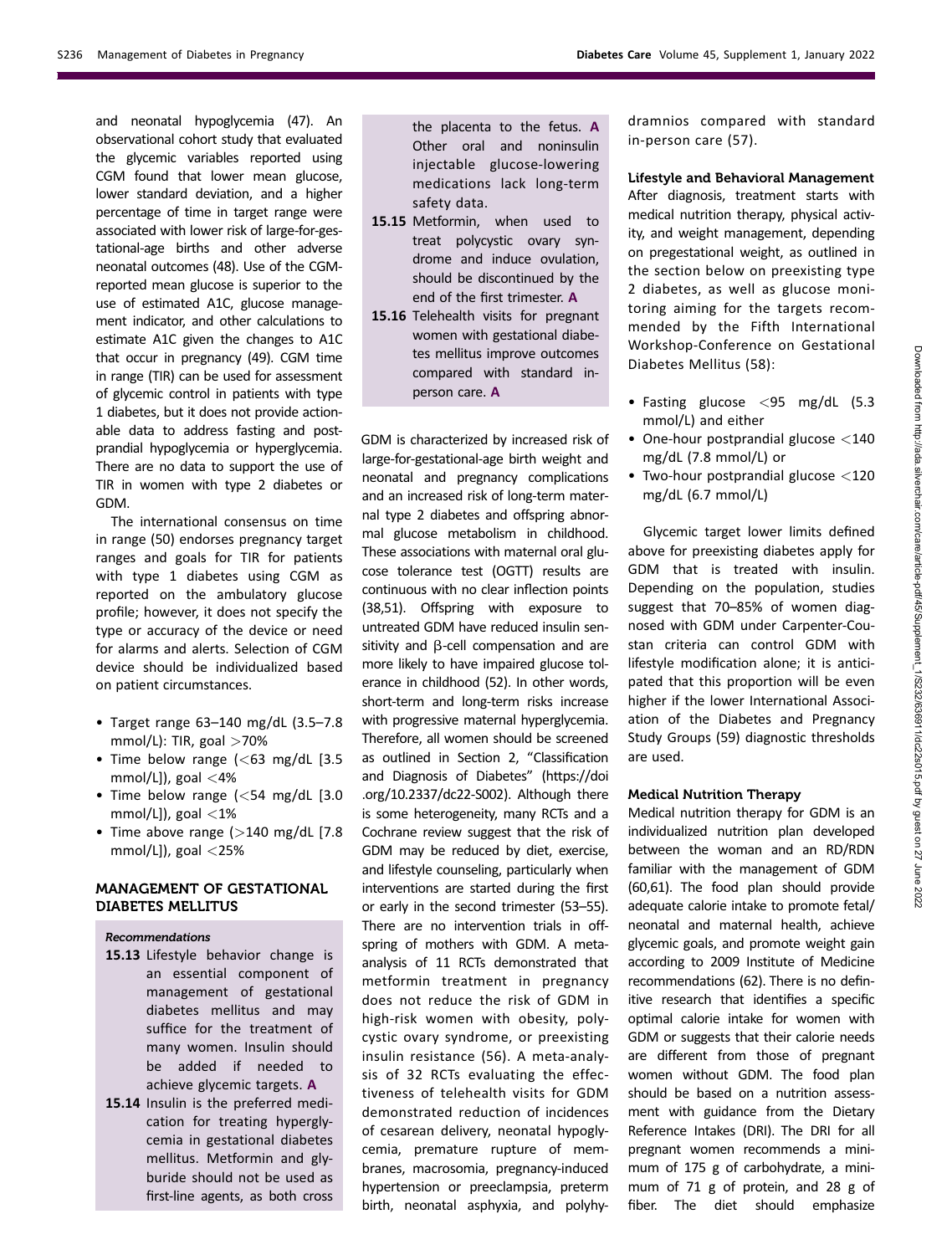monounsaturated and polyunsaturated fats while limiting saturated fats and avoiding trans fats. As is true for all nutrition therapy in patients with diabetes, the amount and type of carbohydrate will impact glucose levels. The current recommended amount of carbohydrate is 175 g, or  $\sim$ 35% of a 2,000-calorie diet. Liberalizing higher quality, nutrient-dense carbohydrates results in controlled fasting/postprandial glucose, lower free fatty acids, improved insulin action, and vascular benefits and may reduce excess infant adiposity. Mothers who substitute fat for carbohydrate may unintentionally enhance lipolysis, promote elevated free fatty acids, and worsen maternal insulin resistance (63,64). Fasting urine ketone testing may be useful to identify women who are severely restricting carbohydrates to control blood glucose. Simple carbohydrates will result in higher postmeal excursions.

#### Physical Activity

A systematic review demonstrated improvements in glucose control and reductions in need to start insulin or insulin dose requirements with an exercise intervention. There was heterogeneity in the types of effective exercise (aerobic, resistance, or both) and duration of exercise (20–50 min/ day, 2–7 days/week of moderate intensity) (65).

#### Pharmacologic Therapy

Treatment of GDM with lifestyle and insulin has been demonstrated to improve perinatal outcomes in two large randomized studies as summarized in a U.S. Preventive Services Task Force review (66). Insulin is the first-line agent recommended for treatment of GDM in the U.S. While individual RCTs support limited efficacy of metformin (67,68) and glyburide (69) in reducing glucose levels for the treatment of GDM, these agents are not recommended as first-line treatment for GDM because they are known to cross the placenta and data on long-term safety for offspring is of some concern (35). Furthermore, glyburide and metformin failed to provide adequate glycemic control in separate RCTs in 23% and 25–28% of women with GDM, respectively (70,71).

# **Sulfonylureas**

Sulfonylureas are known to cross the placenta and have been associated with increased neonatal hypoglycemia. Concentrations of glyburide in umbilical cord plasma are approximately 50–70% of maternal levels (70,71). Glyburide was associated with a higher rate of neonatal hypoglycemia, macrosomia, and increased neonatal abdominal circumference than insulin or metformin in meta-analyses and systematic reviews (72,73).

Glyburide failed to be found noninferior to insulin based on a composite outcome of neonatal hypoglycemia, macrosomia, and hyperbilirubinemia (74). Long-term safety data for offspring exposed to glyburide are not available (74).

#### Metformin

Metformin was associated with a lower risk of neonatal hypoglycemia and less maternal weight gain than insulin in systematic reviews (72,75–77). However, metformin readily crosses the placenta, resulting in umbilical cord blood levels of metformin as high or higher than simultaneous maternal levels (78,79). In the Metformin in Gestational Diabetes: The Offspring Follow-Up (MiG TOFU) study's analyses of 7- to 9-year-old offspring, the 9-year-old offspring exposed to metformin for the treatment of GDM in the Auckland cohort were heavier and had a higher waist-to-height ratio and waist circumference than those exposed to insulin (80). This difference was not found in the Adelaide cohort. In two RCTs of metformin use in pregnancy for polycystic ovary syndrome, follow-up of 4-year-old offspring demonstrated higher BMI and increased obesity in the offspring exposed to metformin (81,82). A follow-up study at 5–10 years showed that the offspring had higher BMI, weight-to-height ratios, waist circumferences, and a borderline increase in fat mass (82,83). A recent meta-analysis concluded that metformin exposure resulted in smaller neonates with an acceleration of postnatal growth, resulting in higher BMI in childhood (82).

Randomized, double-blind, controlled trials comparing metformin with other therapies for ovulation induction in women with polycystic ovary syndrome have not demonstrated benefit in preventing spontaneous abortion or GDM

(84), and there is no evidence-based need to continue metformin in such patients (85–87).

There are some women with GDM requiring medical therapy who, due to cost, language barriers, comprehension, or cultural influences, may not be able to use insulin safely or effectively in pregnancy. Oral agents may be an alternative in these women after a discussion of the known risks and the need for more long-term safety data in offspring. However, due to the potential for growth restriction or acidosis in the setting of placental insufficiency, metformin should not be used in women with hypertension or preeclampsia or at risk for intrauterine growth restriction (88,89).

#### Insulin

Insulin use should follow the guidelines below. Both multiple daily insulin injections and continuous subcutaneous insulin infusion are reasonable delivery strategies, and neither has been shown to be superior to the other during pregnancy (90).

# MANAGEMENT OF PREEXISTING TYPE 1 DIABETES AND TYPE 2 DIABETES IN PREGNANCY

# Insulin Use

#### Recommendations

- 15.17 Insulin should be used for management of type 1 diabetes in pregnancy. A Insulin is the preferred agent for the management of type 2 diabetes in pregnancy. B
- 15.18 Either multiple daily injections or insulin pump technology can be used in pregnancy complicated by type 1 diabetes. C

The physiology of pregnancy necessitates frequent titration of insulin to match changing requirements and underscores the importance of daily and frequent blood glucose monitoring. Due to the complexity of insulin management in pregnancy, referral to a specialized center offering team-based care (with team members including maternal-fetal medicine specialist, endocrinologist or other provider experienced in managing pregnancy in women with preexisting diabetes, dietitian, nurse, and social worker, as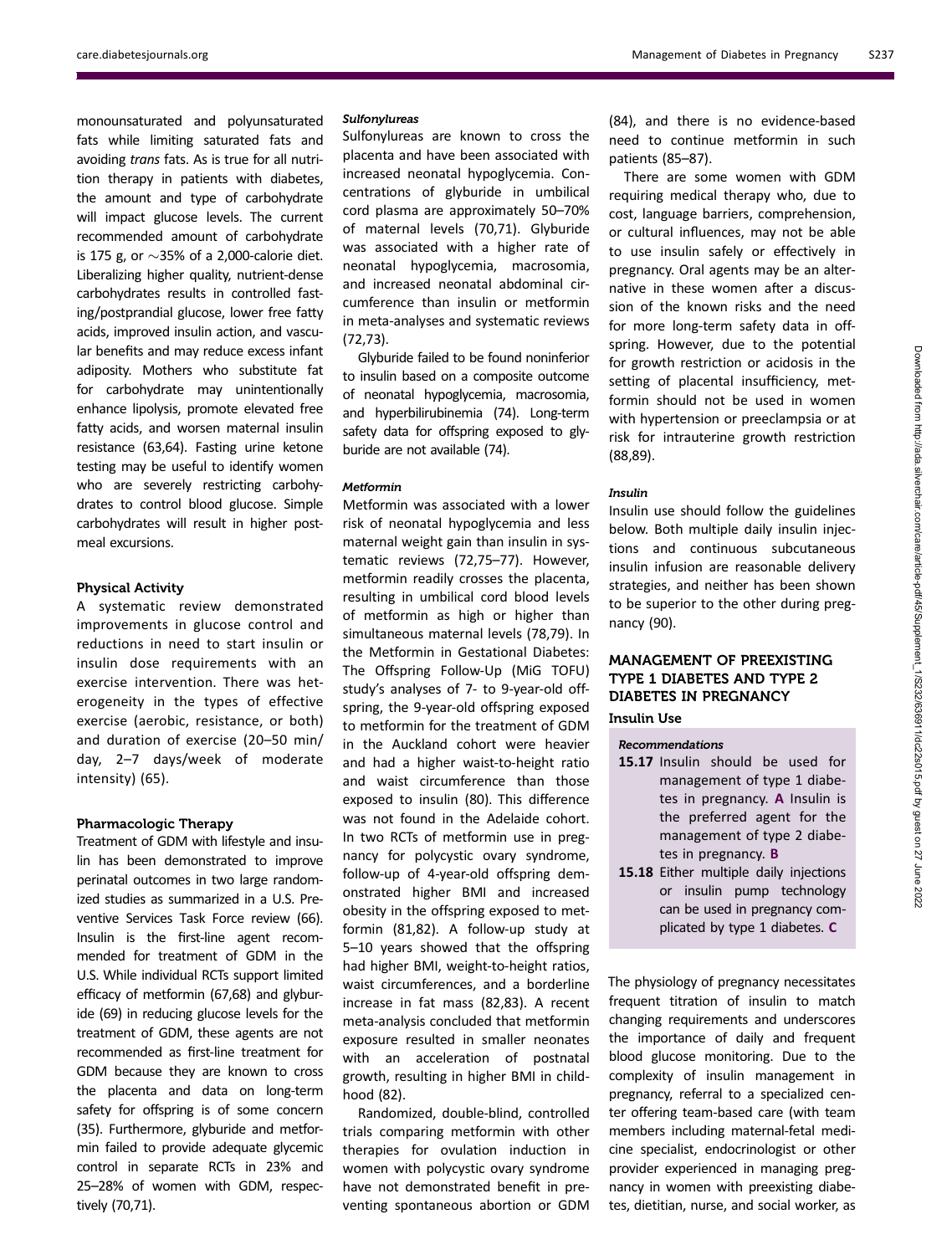needed) is recommended if this resource is available.

None of the currently available human insulin preparations have been demonstrated to cross the placenta (90–95). Insulins studied in RCTs are preferred (96–99) over those studied in cohort studies (100), which are preferred over those studied in case reports only.

While many providers prefer insulin pumps in pregnancy, it is not clear that they are superior to multiple daily injections (101,102). Insulin pumps that allow for the achievement of pregnancy fasting and postprandial glycemic targets may reduce hypoglycemia and allow for more aggressive prandial dosing to achieve targets. Not all hybrid closed-loop pumps are able to achieve the pregnancy targets. None of the current hybrid closed-loop insulin pump systems achieve pregnancy targets. However, predictive low glucose suspend (PLGS) technology has been shown in nonpregnant people to be better than sensor augment technology (SAP) for reducing low glucoses (103). It may be suited for pregnancy because the predict low glucose threshold for suspending insulin is in the range of premeal and overnight glucoses targets in pregnancy and may allow for more aggressive prandial dosing.

#### Type 1 Diabetes

Women with type 1 diabetes have an increased risk of hypoglycemia in the first trimester and, like all women, have altered counterregulatory response in pregnancy that may decrease hypoglycemia awareness. Education for patients and family members about the prevention, recognition, and treatment of hypoglycemia is important before, during, and after pregnancy to help to prevent and manage the risks of hypoglycemia. Insulin resistance drops rapidly with delivery of the placenta.

Pregnancy is a ketogenic state, and women with type 1 diabetes, and to a lesser extent those with type 2 diabetes, are at risk for diabetic ketoacidosis (DKA) at lower blood glucose levels than in the nonpregnant state. Women with type 1 diabetes should be prescribed ketone strips and receive education on DKA prevention and detection. DKA carries a high risk of stillbirth.

Women in DKA who are unable to eat often require 10% dextrose with an insulin drip to adequately meet the higher carbohydrate demands of the placenta and fetus in the third trimester in order to resolve their ketosis.

Retinopathy is a special concern in pregnancy. The necessary rapid implementation of euglycemia in the setting of retinopathy is associated with worsening of retinopathy (24).

#### Type 2 Diabetes

Type 2 diabetes is often associated with obesity. Recommended weight gain during pregnancy for women with overweight is 15–25 lb and for women with obesity is 10–20 lb (62). There are no adequate data on optimal weight gain versus weight maintenance in women with BMI  $>$ 35 kg/m<sup>2</sup>.

Glycemic control is often easier to achieve in women with type 2 diabetes than in those with type 1 diabetes but can require much higher doses of insulin, sometimes necessitating concentrated insulin formulations. Insulin is the preferred treatment for type 2 diabetes in pregnancy. An RCT of metformin added to insulin for the treatment of type 2 diabetes found less maternal weight gain and fewer cesarean births. There were fewer macrosomic neonates, but there was a doubling of small-for-gestationalage neonates (104). As in type 1 diabetes, insulin requirements drop dramatically after delivery.

The risk for associated hypertension and other comorbidities may be as high or higher with type 2 diabetes as with type 1 diabetes, even if diabetes is better controlled and of shorter apparent duration, with pregnancy loss appearing to be more prevalent in the third trimester in women with type 2 diabetes, compared with the first trimester in women with type 1 diabetes (105,106).

# PREECLAMPSIA AND ASPIRIN

# Insulin Use

#### Recommendation

15.19 Women with type 1 or type 2 diabetes should be prescribed low-dose aspirin 100–150 mg/day starting at 12 to 16 weeks of gestation to lower the risk of preeclampsia. E A dosage of 162 mg/day may be acceptable E; currently, in the U.S., lowdose aspirin is available in 81-mg tablets.

Diabetes in pregnancy is associated with an increased risk of preeclampsia (107). The U.S. Preventive Services Task Force recommends the use of low-dose aspirin (81 mg/day) as a preventive medication at 12 weeks of gestation in women who are at high risk for preeclampsia (108). However, a meta-analysis and an additional trial demonstrate that low-dose aspirin  $<$ 100 mg is not effective in reducing preeclampsia. Low-dose aspirin >100 mg is required (109–111). A cost-benefit analysis has concluded that this approach would reduce morbidity, save lives, and lower health care costs (112). However, there are insufficient data regarding the benefits of aspirin in women with preexisting diabetes (110). More studies are needed to assess the long-term effects of prenatal aspirin exposure on offspring (113).

# PREGNANCY AND DRUG CONSIDERATIONS

#### Recommendations

- 15.20 In pregnant patients with diabetes and chronic hypertension, a blood pressure target of 110–135/85 mmHg is suggested in the interest of reducing the risk for accelerated maternal hypertension A and minimizing impaired fetal growth. E
- 15.21 Potentially harmful medications in pregnancy (i.e., ACE inhibitors, angiotensin receptor blockers, statins) should be stopped at conception and avoided in sexually active women of childbearing age who are not using reliable contraception. B

In normal pregnancy, blood pressure is lower than in the nonpregnant state. In a pregnancy complicated by diabetes and chronic hypertension, a target goal blood pressure of 110–135/85 mmHg is suggested to reduce the risk of uncontrolled maternal hypertension and minimize impaired fetal growth (114–116). The 2015 study (116) excluded pregnancies complicated by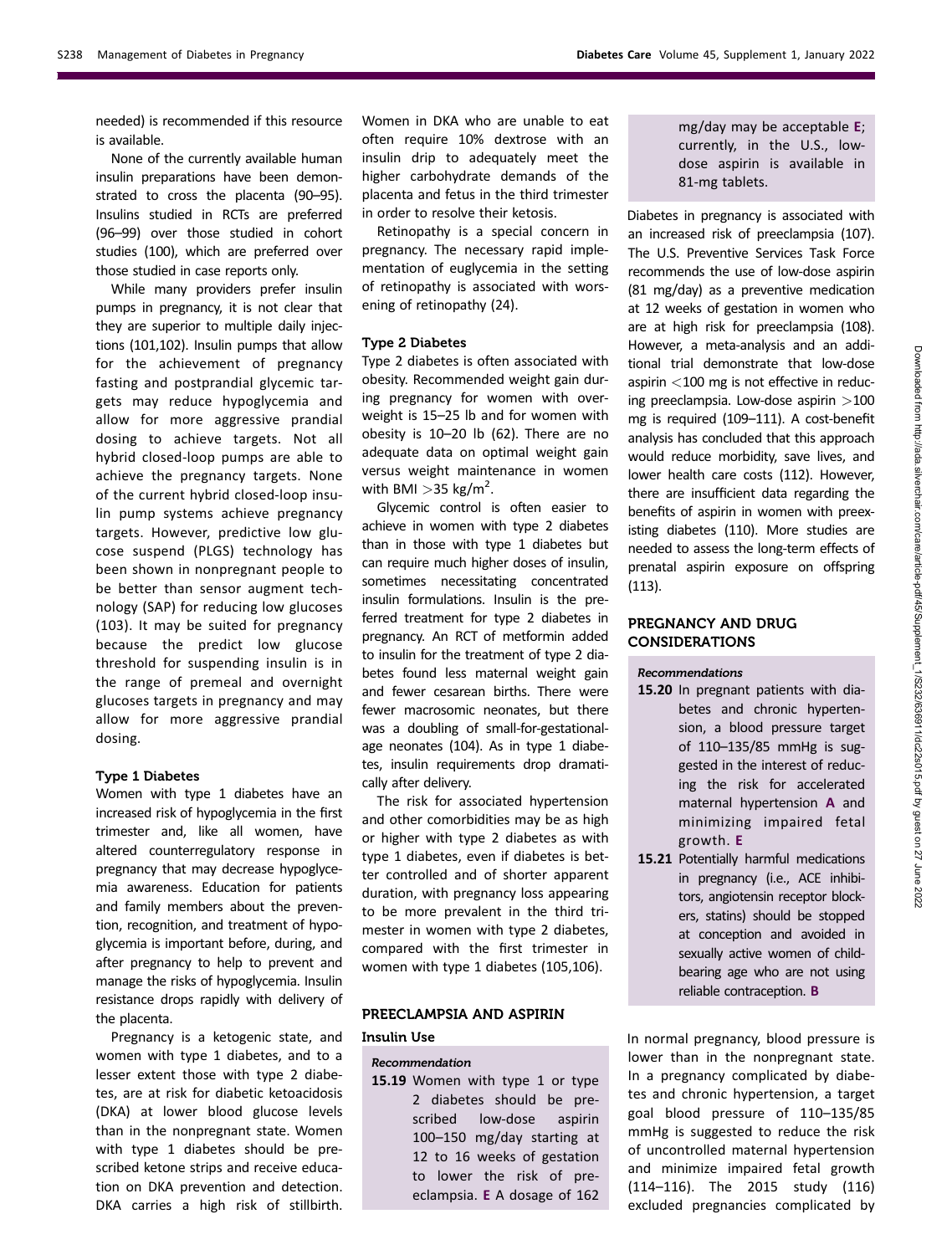preexisting diabetes, and only 6% had GDM at enrollment. There was no difference in pregnancy loss, neonatal care, or other neonatal outcomes between the groups with tighter versus less tight control of hypertension (116).

During pregnancy, treatment with ACE inhibitors and angiotensin receptor blockers is contraindicated because they may cause fetal renal dysplasia, oligohydramnios, pulmonary hypoplasia, and intrauterine growth restriction (20).

A large study found that after adjusting for confounders, first trimester ACE inhibitor exposure does not appear to be associated with congenital malformations (21). However, ACE inhibitors and angiotensin receptor blockers should be stopped as soon as possible in the first trimester to avoid second and third trimester fetopathy (21). Antihypertensive drugs known to be effective and safe in pregnancy include methyldopa, nifedipine, labetalol, diltiazem, clonidine, and prazosin. Atenolol is not recommended, but other  $\beta$ -blockers may be used, if necessary. Chronic diuretic use during pregnancy is not recommended as it has been associated with restricted maternal plasma volume, which may reduce uteroplacental perfusion (117). On the basis of available evidence, statins should also be avoided in pregnancy (118).

See pregnancy and antihypertensive medications in Section 10, "Cardiovascular Disease and Risk Management" ([https://](https://doi.org/10.2337/dc22-S010) [doi.org/10.2337/dc22-S010\)](https://doi.org/10.2337/dc22-S010), for more information on managing blood pressure in pregnancy.

# POSTPARTUM CARE

#### Recommendations

- 15.22 Insulin resistance decreases dramatically immediately postpartum, and insulin requirements need to be evaluated and adjusted as they are often roughly half the prepregnancy requirements for the initial few days postpartum. C
- 15.23 A contraceptive plan should be discussed and implemented with all women with diabetes of reproductive potential. A
- 15.24 Screen women with a recent history of gestational diabetes

mellitus at 4–12 weeks postpartum, using the 75-g oral glucose tolerance test and clinically appropriate nonpregnancy diagnostic criteria. B

- 15.25 Women with a history of gestational diabetes mellitus found to have prediabetes should receive intensive lifestyle interventions and/or metformin to prevent diabetes. A
- 15.26 Women with a history of gestational diabetes mellitus should have lifelong screening for the development of type 2 diabetes or prediabetes every 1–3 years. B
- 15.27 Women with a history of gestational diabetes mellitus should seek preconception screening for diabetes and preconception care to identify and treat hyperglycemia and prevent congenital malformations. E
- 15.28 Postpartum care should include psychosocial assessment and support for self-care. E

# Gestational Diabetes Mellitus Initial Testing

Because GDM often represents previously undiagnosed prediabetes, type 2 diabetes, maturity-onset diabetes of the young, or even developing type 1 diabetes, women with GDM should be tested for persistent diabetes or prediabetes at 4–12 weeks postpartum with a fasting 75-g OGTT using nonpregnancy criteria as outlined in Section 2, "Classification and Diagnosis of Diabetes" [\(https://doi](https://doi.org/10.2337/dc22-S002) [.org/10.2337/dc22-S002](https://doi.org/10.2337/dc22-S002)), specifically Table 2.2. In the absence of unequivocal hyperglycemia, a positive screen for diabetes requires two abnormal values. If both the fasting plasma glucose ( $\geq$ 126 mg/dL [7.0 mmol/L]) and 2-h plasma glucose ( $\geq$ 200 mg/dL [11.1 mmol/L]) are abnormal in a single screening test, then the diagnosis of diabetes is made. If only one abnormal value in the OGTT meets diabetes criteria, the test should be repeated to confirm that the abnormality persists.

# Postpartum Follow-up

The OGTT is recommended over A1C at 4–12 weeks postpartum because A1C may be persistently impacted (lowered)

by the increased red blood cell turnover related to pregnancy, by blood loss at delivery, or by the preceding 3-month glucose profile. The OGTT is more sensitive at detecting glucose intolerance, including both prediabetes and diabetes. Women of reproductive age with prediabetes may develop type 2 diabetes by the time of their next pregnancy and will need preconception evaluation. Because GDM is associated with an increased lifetime maternal risk for diabetes estimated at 50–60% (119,120), women should also be tested every 1–3 years thereafter if the 4–12 weeks postpartum 75-g OGTT is normal. Ongoing evaluation may be performed with any recommended glycemic test (e.g., annual A1C, annual fasting plasma glucose, or triennial 75-g OGTT using nonpregnant thresholds).

# Gestational Diabetes Mellitus and Type 2 Diabetes

Women with a history of GDM have a greatly increased risk of conversion to type 2 diabetes over time (120). Women with GDM have a 10-fold increased risk of developing type 2 diabetes compared with women without GDM (119). Absolute risk increases linearly through a woman's lifetime, being approximately 20% at 10 years, 30% at 20 years, 40% at 30 years, 50% at 40 years, and 60% at 50 years (120). In the prospective Nurses' Health Study II (NHS II), subsequent diabetes risk after a history of GDM was significantly lower in women who followed healthy eating patterns (121). Adjusting for BMI attenuated this association moderately, but not completely. Interpregnancy or postpartum weight gain is associated with increased risk of adverse pregnancy outcomes in subsequent pregnancies (122) and earlier progression to type 2 diabetes.

Both metformin and intensive lifestyle intervention prevent or delay progression to diabetes in women with prediabetes and a history of GDM. Of women with a history of GDM and prediabetes, only 5–6 women need to be treated with either intervention to prevent one case of diabetes over 3 years (123). In these women, lifestyle intervention and metformin reduced progression to diabetes by 35% and 40%, respectively, over 10 years compared with placebo (124). If the pregnancy has motivated the adoption of a healthier diet, building on these gains to support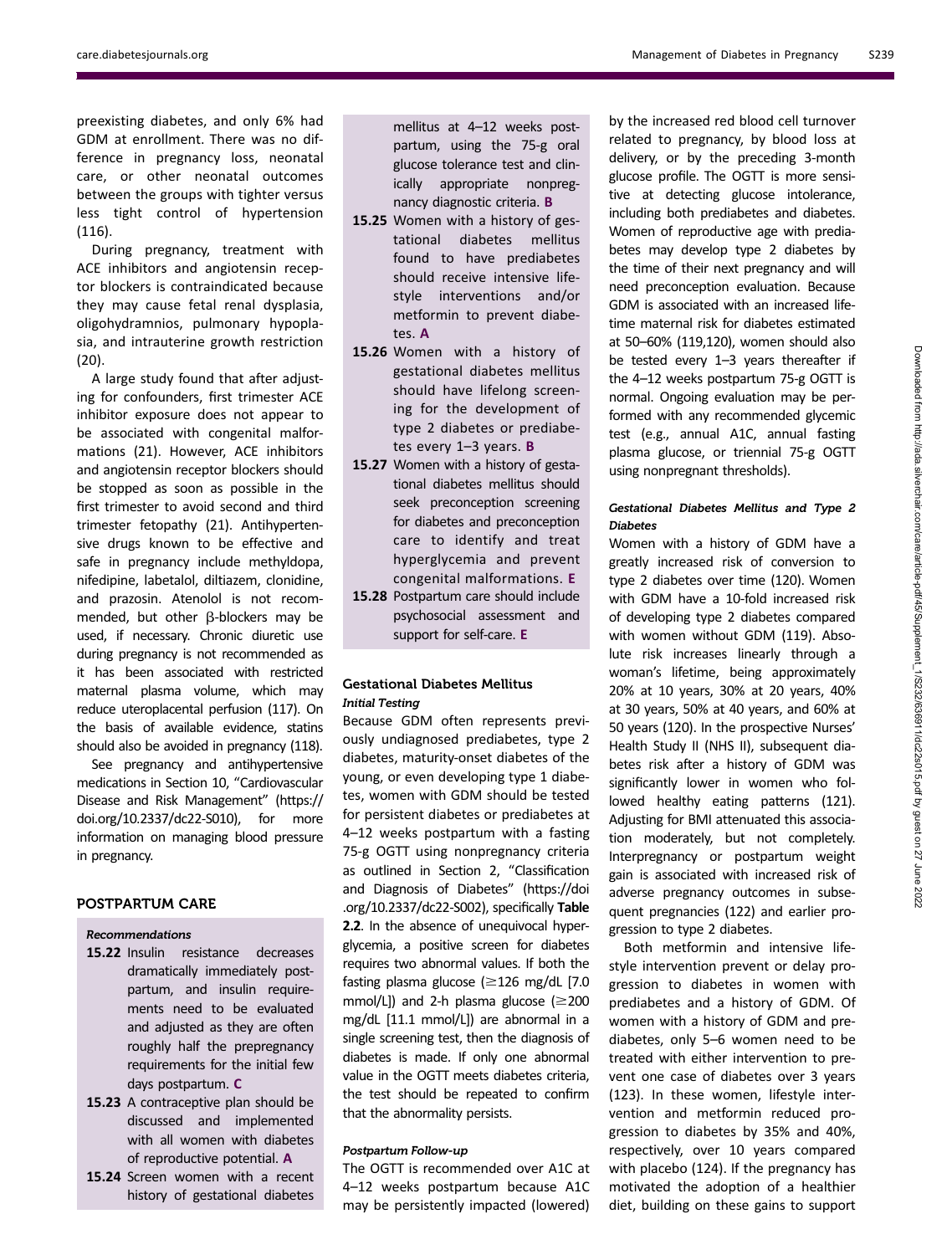weight loss is recommended in the postpartum period.

#### Preexisting Type 1 and Type 2 Diabetes

Insulin sensitivity increases dramatically with delivery of the placenta. In one study, insulin requirements in the immediate postpartum period are roughly 34% lower than prepregnancy insulin requirements (125). Insulin sensitivity then returns to prepregnancy levels over the following 1–2 weeks. In women taking insulin, particular attention should be directed to hypoglycemia prevention in the setting of breastfeeding and erratic sleep and eating schedules (126).

#### Lactation

In light of the immediate nutritional and immunological benefits of breastfeeding for the baby, all women, including those with diabetes, should be supported in attempts to breastfeed. Breastfeeding may also confer longer-term metabolic benefits to both mother (127) and offspring (128). However, lactation can increase the risk of overnight hypoglycemia, and insulin dosing may need to be adjusted.

#### Contraception

A major barrier to effective preconception care is the fact that the majority of pregnancies are unplanned. Planning pregnancy is critical in women with preexisting diabetes due to the need for preconception glycemic control to prevent congenital malformations and reduce the risk of other complications. Therefore, all women with diabetes of childbearing potential should have family planning options reviewed at regular intervals to make sure that effective contraception is implemented and maintained. This applies to women in the immediate postpartum period. Women with diabetes have the same contraception options and recommendations as those without diabetes. Long-acting, reversible contraception may be ideal for many women. The risk of an unplanned pregnancy outweighs the risk of any given contraception option.

#### References

1. Dabelea D, Hanson RL, Lindsay RS, et al. Intrauterine exposure to diabetes conveys risks for type 2 diabetes and obesity: a study of discordant sibships. Diabetes 2000;49:2208–2211

2. Holmes VA, Young IS, Patterson CC, et al.; Diabetes and Pre-eclampsia Intervention Trial Study Group. Optimal glycemic control, preeclampsia, and gestational hypertension in women with type 1 diabetes in the diabetes and pre-eclampsia intervention trial. Diabetes Care 2011;34:1683–1688

3. Guerin A, Nisenbaum R, Ray JG. Use of maternal GHb concentration to estimate the risk of congenital anomalies in the offspring of women with prepregnancy diabetes. Diabetes Care 2007;30:1920–1925

4. Jensen DM, Korsholm L, Ovesen P, et al. Periconceptional A1C and risk of serious adverse pregnancy outcome in 933 women with type 1 diabetes. Diabetes Care 2009;32:1046–1048

5. Nielsen GL, Møller M, Sørensen HT. HbA<sub>1c</sub> in early diabetic pregnancy and pregnancy outcomes: a Danish population-based cohort study of 573 pregnancies in women with type 1 diabetes. Diabetes Care 2006;29:2612–2616

6. Suhonen L, Hiilesmaa V, Teramo K. Glycaemic control during early pregnancy and fetal malformations in women with type I diabetes mellitus. Diabetologia 2000;43:79–82

7. Ludvigsson JF, Neovius M, Söderling J, et al. Maternal glycemic control in type 1 diabetes and the risk for preterm birth: a population-based cohort study. Ann Intern Med 2019;170:691–701 8. Wahabi HA, Fayed A, Esmaeil S, et al. Systematic review and meta-analysis of the effectiveness of pre-pregnancy care for women with diabetes for improving maternal and perinatal outcomes. PLoS One 2020;15:e0237571 9. Charron-Prochownik D, Sereika SM, Becker D, et al. Long-term effects of the booster-enhanced READY-Girls preconception counseling program on intentions and behaviors for family planning in teens with diabetes. Diabetes Care 2013;36: 3870–3874

10. Peterson C, Grosse SD, Li R, et al. Preventable health and cost burden of adverse birth outcomes associated with pregestational diabetes in the United States. Am J Obstet Gynecol 2015;212:74.e1–74.e9

11. Britton LE, Hussey JM, Berry DC, Crandell JL, Brooks JL, Bryant AG. Contraceptive use among women with prediabetes and diabetes in a US national sample. J Midwifery Womens Health 2019;64:36–45

12. Morris JR, Tepper NK. Description and comparison of postpartum use of effective contraception among women with and without diabetes. Contraception 2019;100:474–479

13. Goldstuck ND, Steyn PS. The intrauterine device in women with diabetes mellitus type i and ii: a systematic review. ISRN Obstet Gynecol 2013;2013:814062

14. Wu JP, Moniz MH, Ursu AN. Long-acting reversible contraception—highly efficacious, safe, and underutilized. JAMA 2018;320:397–398 15. American College of Obstetricians and Gynecologists' Committee on Practice Bulletins— Obstetrics. ACOG Practice Bulletin No. 201: Pregestational diabetes mellitus. Obstet Gynecol 2018;132:e228–e248

16. Charron-Prochownik D, Downs J. Diabetes and Reproductive Health for Girls. Alexandria, VA, American Diabetes Association, 2016

17. American College of Obstetricians and Gynecologists' Committee on Gynecologic Practice; American Society for Reproductive Medicine. ACOG Committee Opinion No. 762: Prepregnancy counseling. Obstet Gynecol 2019;133:e78–e89

18. Alexander EK, Pearce EN, Brent GA, et al. 2017 guidelines of the American Thyroid Association for the diagnosis and management of thyroid disease during pregnancy and the postpartum. Thyroid 2017;27:315–389

19. Ramos DE. Preconception health: changing the paradigm on well-woman health. Obstet Gynecol Clin North Am 2019;46:399–408

20. Bullo M, Tschumi S, Bucher BS, Bianchetti MG, Simonetti GD. Pregnancy outcome following exposure to angiotensin-converting enzyme inhibitors or angiotensin receptor antagonists: a systematic review. Hypertension 2012;60:444–450 21. Bateman BT, Patorno E, Desai RJ, et al. Angiotensin-converting enzyme inhibitors and the risk of congenital malformations. Obstet Gynecol 2017;129:174–184

22. Taguchi N, Rubin ET, Hosokawa A, et al. Prenatal exposure to HMG-CoA reductase inhibitors: effects on fetal and neonatal outcomes. Reprod Toxicol 2008;26:175–177

23. Bateman BT, Hernandez-Diaz S, Fischer MA, et al. Statins and congenital malformations: cohort study. BMJ 2015;350:h1035

24. Chew EY, Mills JL, Metzger BE, et al.; National Institute of Child Health and Human Development Diabetes in Early Pregnancy Study. Metabolic control and progression of retinopathy. The Diabetes in Early Pregnancy Study. Diabetes Care 1995;18:631–637

25. McElvy SS, Miodovnik M, Rosenn B, et al. A focused preconceptional and early pregnancy program in women with type 1 diabetes reduces perinatal mortality and malformation rates to general population levels. J Matern Fetal Med 2000;9:14–20

26. Murphy HR, Roland JM, Skinner TC, et al. Effectiveness of a regional prepregnancy care program in women with type 1 and type 2 diabetes: benefits beyond glycemic control. Diabetes Care 2010;33:2514–2520

27. Elixhauser A, Weschler JM, Kitzmiller JL, et al. Cost-benefit analysis of preconception care for women with established diabetes mellitus. Diabetes Care 1993;16:1146–1157

28. Owens LA, Avalos G, Kirwan B, Carmody L, Dunne F. ATLANTIC DIP: closing the loop: a change in clinical practice can improve outcomes for women with pregestational diabetes. Diabetes Care 2012;35:1669–1671

29. Taylor C, McCance DR, Chappell L, et al. Implementation of guidelines for multidisciplinary team management of pregnancy in women with pre-existing diabetes or cardiac conditions: results from a UK national survey. BMC Pregnancy Childbirth 2017;17:434

30. García-Patterson A, Gich I, Amini SB, Catalano PM, de Leiva A, Corcoy R. Insulin requirements throughout pregnancy in women with type 1 diabetes mellitus: three changes of direction. Diabetologia 2010;53:446–451

31. Padmanabhan S, Lee VW, Mclean M, et al. The association of falling insulin requirements with maternal biomarkers and placental dysfunction: a prospective study of women with preexisting diabetes in pregnancy. Diabetes Care 2017;40:1323–1330

32. Manderson JG, Patterson CC, Hadden DR, Traub AI, Ennis C, McCance DR. Preprandial versus postprandial blood glucose monitoring in type 1 diabetic pregnancy: a randomized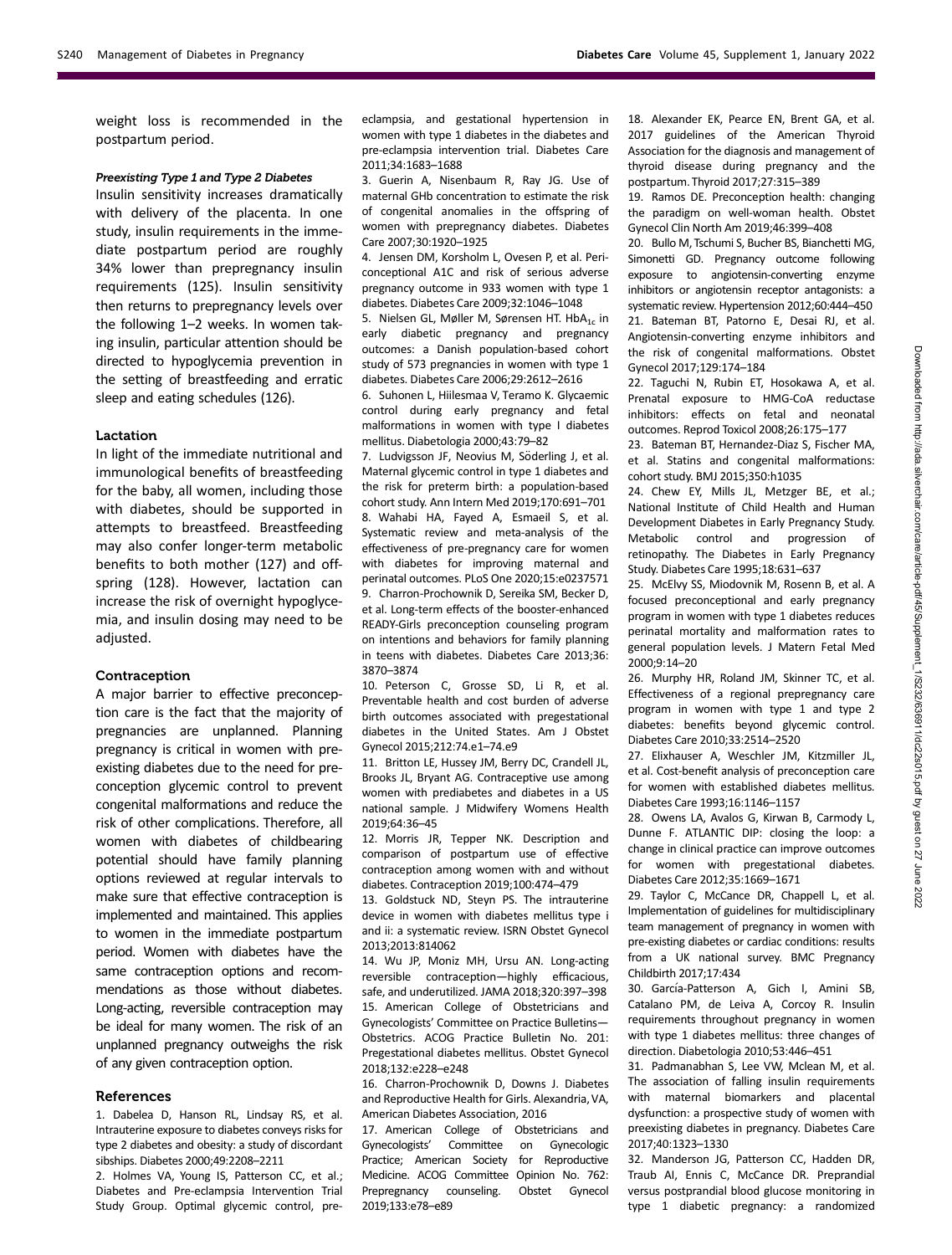controlled clinical trial. Am J Obstet Gynecol 2003;189:507–512

33. de Veciana M, Major CA, Morgan MA, et al. Postprandial versus preprandial blood glucose monitoring in women with gestational diabetes mellitus requiring insulin therapy. N Engl J Med 1995;333:1237–1241

34. Jovanovic-Peterson L, Peterson CM, Reed GF, et al.; National Institute of Child Health and Human Development—Diabetes in Early Pregnancy Study. Maternal postprandial glucose levels and infant birth weight: the Diabetes in Early Pregnancy Study. Am J Obstet Gynecol 1991;164:103–111

35. Committee on Practice Bulletins—Obstetrics. ACOG Practice Bulletin No. 190: Gestational diabetes mellitus. Obstet Gynecol 2018;131: e49–e64

36. Hernandez TL, Friedman JE, Van Pelt RE, Barbour LA. Patterns of glycemia in normal pregnancy: should the current therapeutic targets be challenged? Diabetes Care 2011;34:1660–1668 37. Ho Y-R, Wang P, Lu M-C, Tseng S-T, Yang C-P, Yan Y-H. Associations of mid-pregnancy HbA1c with gestational diabetes and risk of adverse pregnancy outcomes in high-risk Taiwanese women. PLoS One 2017;12:e0177563

38. Metzger BE, Lowe LP, Dyer AR, et al.; HAPO Study Cooperative Research Group. Hyperglycemia and adverse pregnancy outcomes. N Engl J Med 2008;358:1991–2002

39. Maresh MJA, Holmes VA, Patterson CC, et al.; Diabetes and Pre-eclampsia Intervention Trial Study Group. Glycemic targets in the second and third trimester of pregnancy for women with type 1 diabetes. Diabetes Care 2015;38:34–42

40. Nielsen LR, Ekbom P, Damm P, et al.  $HbA_{1c}$ levels are significantly lower in early and late pregnancy. Diabetes Care 2004;27:1200–1201

41. Mosca A, Paleari R, Dalfrà MG, et al. Reference intervals for hemoglobin A1c in pregnant women: data from an Italian multicenter study. Clin Chem 2006;52:1138–1143 42. Hummel M, Marienfeld S, Huppmann M, et al. Fetal growth is increased by maternal type 1 diabetes and HLA DR4-related gene

interactions. Diabetologia 2007;50:850–858 43. Cyganek K, Skupien J, Katra B, et al. Risk of macrosomia remains glucose-dependent in a cohort of women with pregestational type 1 diabetes and good glycemic control. Endocrine 2017;55:447–455

44. Abell SK, Boyle JA, de Courten B, et al. Impact of type 2 diabetes, obesity and glycaemic control on pregnancy outcomes. Aust N Z J Obstet Gynaecol 2017;57:308–314

45. Temple RC, Aldridge V, Stanley K, Murphy HR. Glycaemic control throughout pregnancy and risk of pre-eclampsia in women with type I diabetes. BJOG 2006;113:1329–1332

46. Combs CA, Gunderson E, Kitzmiller JL, Gavin LA, Main EK. Relationship of fetal macrosomia to maternal postprandial glucose control during pregnancy. Diabetes Care 1992;15:1251–1257

47. Feig DS, Donovan LE, Corcoy R, et al.; CONCEPTT Collaborative Group. Continuous glucose monitoring in pregnant women with type 1 diabetes (CONCEPTT): a multicentre international randomised controlled trial. Lancet 2017;390:2347–2359

48. Kristensen K, Ögge LE, Sengpiel V, et al. Continuous glucose monitoring in pregnant women with type 1 diabetes: an observational cohort study of 186 pregnancies. Diabetologia 2019;62:1143–1153

49. Law GR, Gilthorpe MS, Secher AL, et al. Translating  $HbA_{1c}$  measurements into estimated average glucose values in pregnant women with diabetes. Diabetologia 2017;60:618–624

50. Battelino T, Danne T, Bergenstal RM, et al. Clinical targets for continuous glucose monitoring data interpretation: recommendations from the international consensus on time in range. Diabetes Care 2019;42:1593–1603

51. Scholtens DM, Kuang A, Lowe LP, et al.; HAPO Follow-up Study Cooperative Research Group; HAPO Follow-Up Study Cooperative Research Group. Hyperglycemia and Adverse Pregnancy Outcome Follow-up Study (HAPO FUS): maternal glycemia and childhood glucose metabolism. Diabetes Care 2019;42:381–392

52. Lowe WL Jr, Scholtens DM, Kuang A, et al.; HAPO Follow-up Study Cooperative Research Group. Hyperglycemia and Adverse Pregnancy Outcome Follow-up Study (HAPO FUS): maternal gestational diabetes mellitus and childhood glucose metabolism. Diabetes Care 2019;42:372–380

53. Koivusalo SB, Rönö K, Klemetti MM, et al. Gestational diabetes mellitus can be prevented by lifestyle intervention: the Finnish Gestational Diabetes Prevention Study (RADIEL): a randomized controlled trial. Diabetes Care 2016;39:24–30

54. Wang C, Wei Y, Zhang X, et al. A randomized clinical trial of exercise during pregnancy to prevent gestational diabetes mellitus and improve pregnancy outcome in overweight and obese pregnant women. Am J Obstet Gynecol 2017;216: 340–351

55. Griffith RJ, Alsweiler J, Moore AE, et al. Interventions to prevent women from developing gestational diabetes mellitus: an overview of Cochrane Reviews. Cochrane Database Syst Rev 2020;6:CD012394

56. Doi SAR, Furuya-Kanamori L, Toft E, et al. Metformin in pregnancy to avert gestational diabetes in women at high risk: meta-analysis of randomized controlled trials. Obes Rev 2020;21:e12964

57. Xie W, Dai P, Qin Y, Wu M, Yang B, Yu X. Effectiveness of telemedicine for pregnant women with gestational diabetes mellitus: an updated meta-analysis of 32 randomized controlled trials with trial sequential analysis. BMC Pregnancy Childbirth 2020;20:198

58. Metzger BE, Buchanan TA, Coustan DR, et al. Summary and recommendations of the Fifth International Workshop-Conference on Gestational Diabetes Mellitus. Diabetes Care 2007;30(Suppl. 2):S251–S260

59. Mayo K, Melamed N, Vandenberghe H, Berger H. The impact of adoption of the International Association of Diabetes in Pregnancy Study Group criteria for the screening and diagnosis of gestational diabetes. Am J Obstet Gynecol 2015;212:224.e1–224.e9

60. Han S, Crowther CA, Middleton P, Heatley E. Different types of dietary advice for women with gestational diabetes mellitus. Cochrane Database Syst Rev 2013;3:CD009275

61. Viana LV, Gross JL, Azevedo MJ. Dietary intervention in patients with gestational diabetes mellitus: a systematic review and meta-analysis of randomized clinical trials on maternal and

newborn outcomes. Diabetes Care 2014;37: 3345–3355

62. Institute of Medicine and National Research Council. Weight Gain During Pregnancy: Reexamining the Guidelines. Washington, D.C., National Academies Press, 2009

63. Hernandez TL, Mande A, Barbour LA. Nutrition therapy within and beyond gestational diabetes. Diabetes Res Clin Pract 2018;145:39–50 64. Hernandez TL, Van Pelt RE, Anderson MA, et al. A higher-complex carbohydrate diet in gestational diabetes mellitus achieves glucose targets and lowers postprandial lipids: a randomized crossover study. Diabetes Care 2014;37:1254–1262

65. Laredo-Aguilera JA, Gallardo-Bravo M, Rabanales-Sotos JA, Cobo-Cuenca AI, Carmona-Torres JM. Physical activity programs during pregnancy are effective for the control of gestational diabetes mellitus. Int J Environ Res Public Health 2020;17:E6151

66. Hartling L, Dryden DM, Guthrie A, Muise M, Vandermeer B, Donovan L. Benefits and harms of treating gestational diabetes mellitus: a systematic review and meta-analysis for the U.S. Preventive Services Task Force and the National Institutes of Health Office of Medical Applications of Research. Ann Intern Med 2013;159:123–129

67. Rowan JA, Hague WM, Gao W, Battin MR; MiG Trial Investigators. Metformin versus insulin for the treatment of gestational diabetes. N Engl J Med 2008;358:2003–2015

68. Gui J, Liu Q, Feng L. Metformin vs insulin in the management of gestational diabetes: a metaanalysis. PLoS One 2013;8:e64585

69. Langer O, Conway DL, Berkus MD, Xenakis EM-J, Gonzales O. A comparison of glyburide and insulin in women with gestational diabetes mellitus. N Engl J Med 2000;343:1134–1138

70. Hebert MF, Ma X, Naraharisetti SB, et al.; Obstetric-Fetal Pharmacology Research Unit Network. Are we optimizing gestational diabetes treatment with glyburide? The pharmacologic basis for better clinical practice. Clin Pharmacol Ther 2009;85:607–614

71. Malek R, Davis SN. Pharmacokinetics, efficacy and safety of glyburide for treatment of gestational diabetes mellitus. Expert Opin Drug Metab Toxicol 2016;12:691–699

72. Balsells M, García-Patterson A, Solà I, Roqué M, Gich I, Corcoy R. Glibenclamide, metformin, and insulin for the treatment of gestational diabetes: a systematic review and meta-analysis. BMJ 2015;350:h102

73. Tarry-Adkins JL, Aiken CE, Ozanne SE. Comparative impact of pharmacological treatments for gestational diabetes on neonatal anthropometry independent of maternal glycaemic control: a systematic review and metaanalysis. PLoS Med 2020;17:e1003126

74. Sénat M-V, Affres H, Letourneau A, et al.; Groupe de Recherche en Obstétrique et Gynécologie (GROG). Effect of glyburide vs subcutaneous insulin on perinatal complications among women with gestational diabetes: a randomized clinical trial. JAMA 2018;319: 1773–1780

75. Silva JC, Pacheco C, Bizato J, de Souza BV, Ribeiro TE, Bertini AM. Metformin compared with glyburide for the management of gestational diabetes. Int J Gynaecol Obstet 2010;111:37–40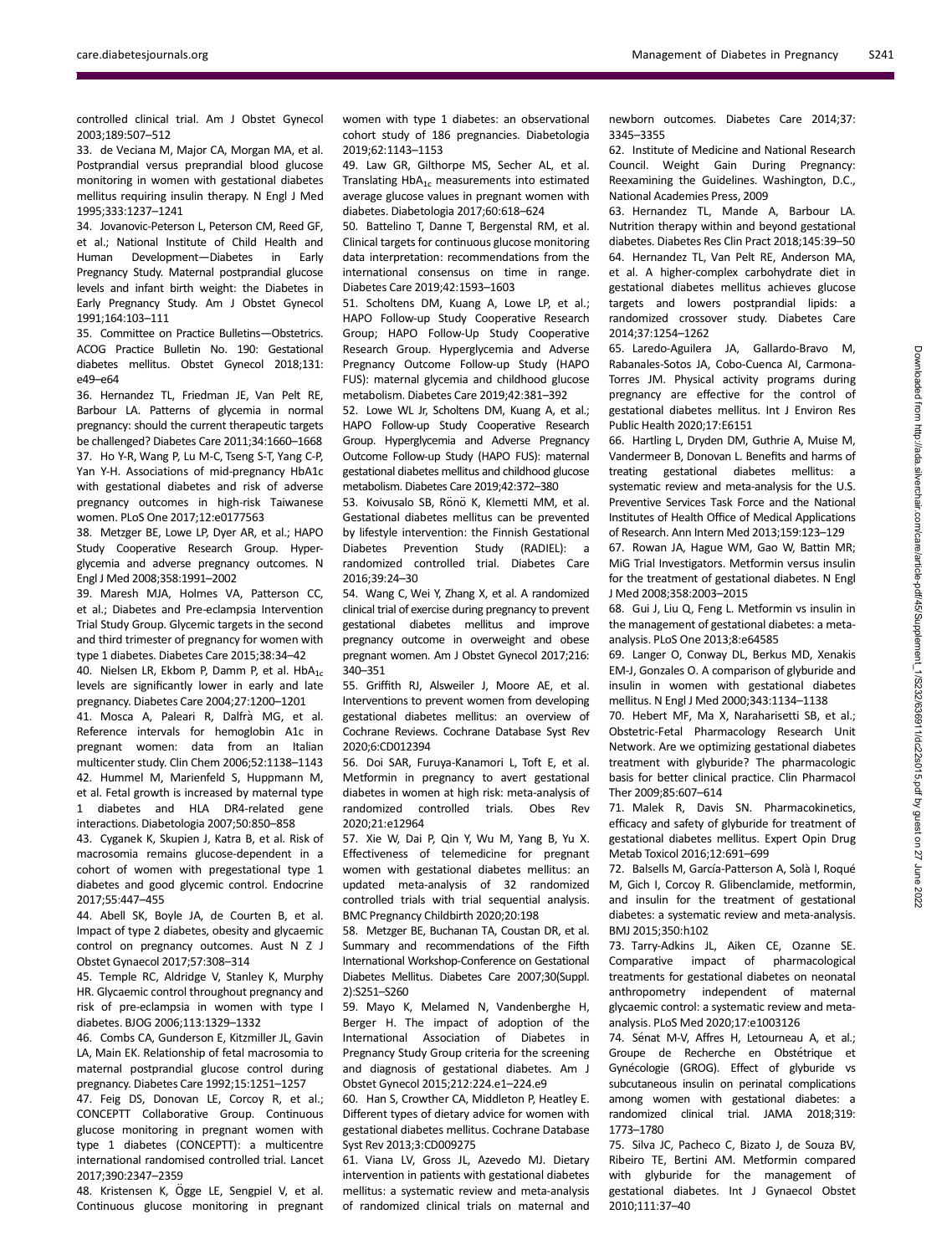76. Nachum Z, Zafran N, Salim R, et al. Glyburide versus metformin and their combination for the treatment of gestational diabetes mellitus: a randomized controlled study. Diabetes Care 2017;40:332–337

77. Jiang Y-F, Chen X-Y, Ding T, Wang X-F, Zhu Z-N, Su S-W. Comparative efficacy and safety of OADs in management of GDM: network metaanalysis of randomized controlled trials. J Clin Endocrinol Metab 2015;100:2071–2080

78. Vanky E, Zahlsen K, Spigset O, Carlsen SM. Placental passage of metformin in women with polycystic ovary syndrome. Fertil Steril 2005;83: 1575–1578

79. Charles B, Norris R, Xiao X, Hague W. Population pharmacokinetics of metformin in late pregnancy. Ther Drug Monit 2006;28:67–72 80. Rowan JA, Rush EC, Plank LD, et al. Metformin in gestational diabetes: the offspring follow-up (MiG TOFU): body composition and metabolic outcomes at 7-9 years of age. BMJ Open Diabetes Res Care 2018;6:e000456

81. Hanem LGE, Stridsklev S, Júlíusson PB, et al. Metformin use in PCOS pregnancies increases the risk of offspring overweight at 4 years of age: follow-up of two RCTs. J Clin Endocrinol Metab 2018;103:1612–1621

82. Tarry-Adkins JL, Aiken CE, Ozanne SE. Neonatal, infant, and childhood growth following metformin versus insulin treatment for gestational diabetes: a systematic review and meta-analysis. PLoS Med 2019;16:e1002848

83. Hanem LGE, Salvesen Ø, Juliusson PB, et al. Intrauterine metformin exposure and offspring cardiometabolic risk factors (PedMet study): a 5- 10 year follow-up of the PregMet randomised controlled trial. Lancet Child Adolesc Health 2019;3:166–174

84. Vanky E, Stridsklev S, Heimstad R, et al. Metformin versus placebo from first trimester to delivery in polycystic ovary syndrome: a randomized, controlled multicenter study. J Clin Endocrinol Metab 2010;95:E448–E455

85. Legro RS, Barnhart HX, Schlaff WD, et al.; Cooperative Multicenter Reproductive Medicine Network. Clomiphene, metformin, or both for infertility in the polycystic ovary syndrome. N Engl J Med 2007;356:551–566

86. Palomba S, Orio F Jr, Falbo A, et al. Prospective parallel randomized, double-blind, double-dummy controlled clinical trial comparing clomiphene citrate and metformin as the firstline treatment for ovulation induction in nonobese anovulatory women with polycystic ovary syndrome. J Clin Endocrinol Metab 2005;90:4068–4074

87. Palomba S, Orio F Jr, Nardo LG, et al. Metformin administration versus laparoscopic ovarian diathermy in clomiphene citrate-resistant women with polycystic ovary syndrome: a prospective parallel randomized double-blind placebo-controlled trial. J Clin Endocrinol Metab 2004;89:4801–4809

88. Barbour LA, Scifres C, Valent AM, et al. A cautionary response to SMFM statement: pharmacological treatment of gestational diabetes. Am J Obstet Gynecol 2018;219:367.e1–367.e7

89. Barbour LA, Feig DS. Metformin for gestational diabetes mellitus: progeny, perspective, and a personalized approach. Diabetes Care 2019;42:396–399

90. Farrar D, Tuffnell DJ, West J, West HM. Continuous subcutaneous insulin infusion versus multiple daily injections of insulin for pregnant women with diabetes. Cochrane Database Syst Rev 2016;6:CD005542

91. Pollex EK, Feig DS, Lubetsky A, Yip PM, Koren G. Insulin glargine safety in pregnancy: a transplacental transfer study. Diabetes Care 2010;33:29–33

92. Holcberg G, Tsadkin-Tamir M, Sapir O, et al. Transfer of insulin lispro across the human placenta. Eur J Obstet Gynecol Reprod Biol 2004;115:117–118

93. Boskovic R, Feig DS, Derewlany L, Knie B, Portnoi G, Koren G. Transfer of insulin lispro across the human placenta: in vitro perfusion studies. Diabetes Care 2003;26:1390–1394

94. McCance DR, Damm P, Mathiesen ER, et al. Evaluation of insulin antibodies and placental transfer of insulin aspart in pregnant women with type 1 diabetes mellitus. Diabetologia 2008;51:2141–2143

95. Suffecool K, Rosenn B, Niederkofler EE, et al. Insulin detemir does not cross the human placenta. Diabetes Care 2015;38:e20–e21

96. Mathiesen ER, Hod M, Ivanisevic M, et al.; Detemir in Pregnancy Study Group. Maternal efficacy and safety outcomes in a randomized, controlled trial comparing insulin detemir with NPH insulin in 310 pregnant women with type 1 diabetes. Diabetes Care 2012;35:2012–2017

97. Hod M, Mathiesen ER, Jovanovič L, et al. A randomized trial comparing perinatal outcomes using insulin detemir or neutral protamine Hagedorn in type 1 diabetes. J Matern Fetal Neonatal Med 2014;27:7–13

98. Hod M, Damm P, Kaaja R, et al.; Insulin Aspart Pregnancy Study Group. Fetal and perinatal outcomes in type 1 diabetes pregnancy: a randomized study comparing insulin aspart with human insulin in 322 subjects. Am J Obstet Gynecol 2008;198:186.e1–186.e7

99. Persson B, Swahn M-L, Hjertberg R, et al. Insulin lispro therapy in pregnancies complicated by type 1 diabetes mellitus. Diabetes Res Clin Pract 2002;58:115–121

100. Pollex E, Moretti ME, Koren G, Feig DS. Safety of insulin glargine use in pregnancy: a systematic review and meta-analysis. Ann Pharmacother 2011;45:9–16

101. Carta Q, Meriggi E, Trossarelli GF, et al. Continuous subcutaneous insulin infusion versus intensive conventional insulin therapy in type I and type II diabetic pregnancy. Diabete Metab 1986;12:121–129

102. Kernaghan D, Farrell T, Hammond P, Owen P. Fetal growth in women managed with insulin pump therapy compared to conventional insulin. Eur J Obstet Gynecol Reprod Biol 2008;137: 47–49

103. Forlenza GP, Li Z, Buckingham BA, et al. Predictive low-glucose suspend reduces hypoglycemia in adults, adolescents, and children with type 1 diabetes in an at-home randomized crossover study: results of the PROLOG trial. Diabetes Care 2018;41:2155–2161

104. Feig DS, Donovan LE, Zinman B, et al.; MiTy Collaborative Group. Metformin in women with type 2 diabetes in pregnancy (MiTy): a multicentre, international, randomised, placebocontrolled trial. Lancet Diabetes Endocrinol 2020;8:834–844

105. Clausen TD, Mathiesen E, Ekbom P, Hellmuth E, Mandrup-Poulsen T, Damm P. Poor pregnancy outcome in women with type 2 diabetes. Diabetes Care 2005;28:323–328

106. Cundy T, Gamble G, Neale L, et al. Differing causes of pregnancy loss in type 1 and type 2 diabetes. Diabetes Care 2007; 30:2603–2607

107. Duckitt K, Harrington D. Risk factors for pre-eclampsia at antenatal booking: systematic review of controlled studies. BMJ 2005;330:565

108. Henderson JT, Whitlock EP, O'Conner E, Senger CA, Thompson JH, Rowland MG. Lowdose aspirin for the prevention of morbidity and mortality from preeclampsia: a systematic evidence review for the U.S. Preventive Services Task Force. Rockville, MD, Agency for Healthcare Research and Quality, 2014. (Evidence Syntheses, No. 112). Accessed 17 October 2021. Available from [https://www](https://www.ncbi.nlm.nih.gov/books/NBK196392/) [.ncbi.nlm.nih.gov/books/NBK196392/](https://www.ncbi.nlm.nih.gov/books/NBK196392/)

109. Roberge S, Bujold E, Nicolaides KH. Aspirin for the prevention of preterm and term preeclampsia: systematic review and metaanalysis. Am J Obstet Gynecol 2018;218:287–293.e1

110. Rolnik DL, Wright D, Poon LC, et al. Aspirin versus placebo in pregnancies at high risk for preterm preeclampsia. N Engl J Med 2017;377:613–622

111. Hoffman MK, Goudar SS, Kodkany BS, et al.; ASPIRIN Study Group. Low-dose aspirin for the prevention of preterm delivery in nulliparous women with a singleton pregnancy (ASPIRIN): a randomised, double-blind, placebo-controlled trial. Lancet 2020;395:285–293

112. Werner EF, Hauspurg AK, Rouse DJ. A Cost-benefit analysis of low-dose aspirin prophylaxis for the prevention of preeclampsia in the United States. Obstet Gynecol 2015;126:1242–1250

113. Voutetakis A, Pervanidou P, Kanaka-Gantenbein C. Aspirin for the prevention of preeclampsia and potential consequences for fetal brain development. JAMA Pediatr 2019; 173:619–620

114. Brown MA, Magee LA, Kenny LC, et al.; International Society for the Study of Hypertension in Pregnancy (ISSHP). Hypertensive disorders of pregnancy: ISSHP classification, diagnosis, and management recommendations for international practice. Hypertension 2018;72:24–43 115. American College of Obstetricians and Gynecologists' Committee on Practice Bulletins— Obstetrics. ACOG Practice Bulletin No. 203: Chronic hypertension in pregnancy. Obstet Gynecol 2019;133:e26–e50

116. Magee LA, von Dadelszen P, Rey E, et al. Less-tight versus tight control of hypertension in pregnancy. N Engl J Med 2015;372:407–417 117. Sibai BM. Treatment of hypertension in pregnant women. N Engl J Med 1996;335:257–265 118. Kazmin A, Garcia-Bournissen F, Koren G. Risks of statin use during pregnancy: a systematic review. J Obstet Gynaecol Can 2007;29:906–908

119. Vounzoulaki E, Khunti K, Abner SC, Tan BK, Davies MJ, Gillies CL. Progression to type 2 diabetes in women with a known history of gestational diabetes: systematic review and meta-analysis. BMJ 2020;369:m1361